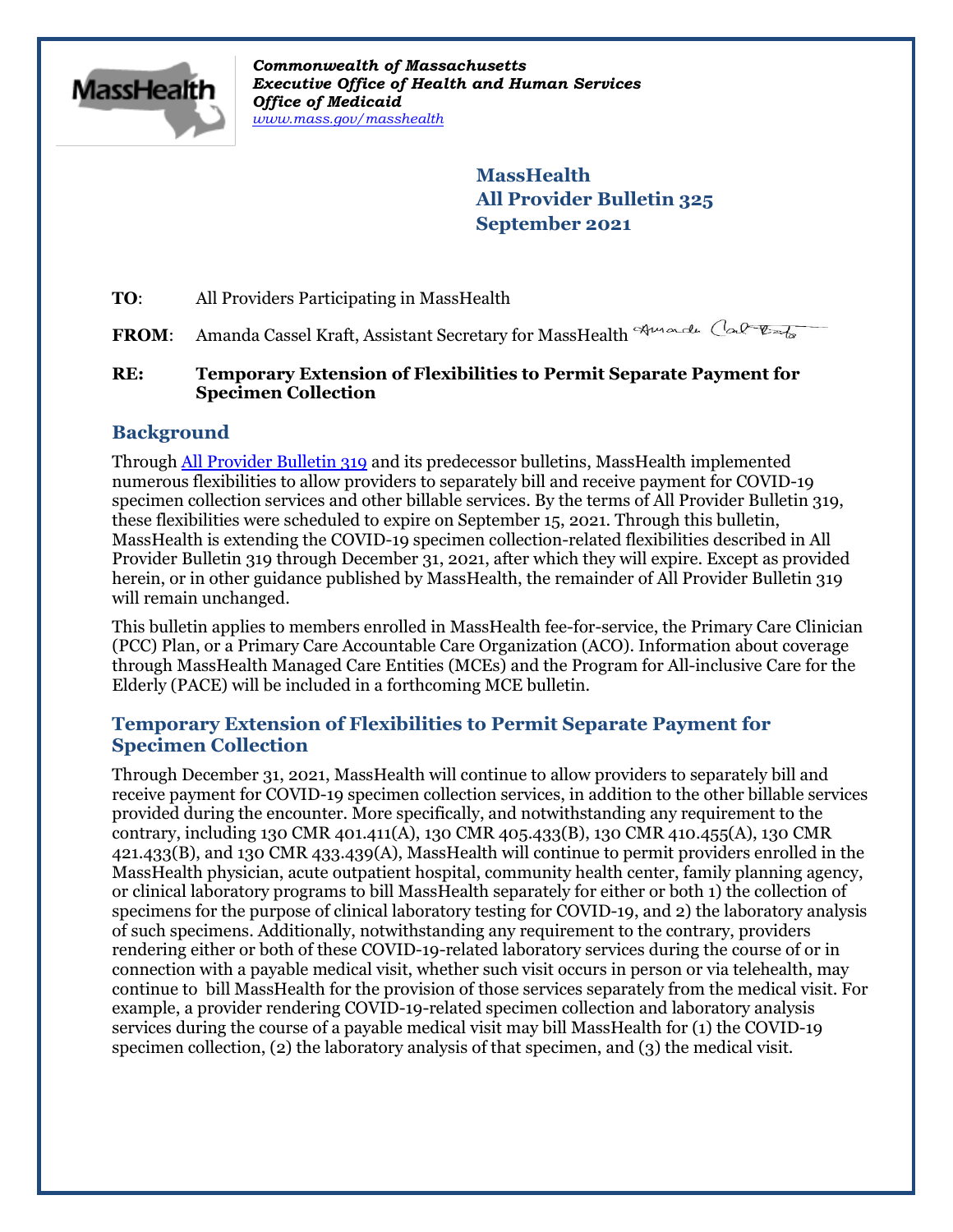# **MassHealth All Provider Bulletin 325 September 2021 Page 2 of 3**

In addition, MassHealth also allows eligible providers to apply modifier "CG" to codes G2023 and G2024, which will trigger additional payment. This modifier can be applied when, in addition to collecting the specimen, the provider: 1) has a qualified ordering clinician present at the specimen collection site available to order medically necessary COVID-19 tests; and 2) ensures that the test results (and any initial follow-up counseling, as appropriate) are provided to the member, either directly or through the member's ordering clinician. This modifier may only be applied to codes G2023 and G2024 when the provider does not separately bill for a medical visit or encounter (e.g., E&M or T code) for the actual specimen collection, or for the ordering or the initial results of the COVID-19 test. Put differently, eligible providers may continue to bill MassHealth for modifier CG applied to codes G2023 or G2024, or a nonmodified specimen collection code and a medical visit or encounter during which the provider also orders the testing, collects the specimen, or provides the test results (and appropriate initial follow-up counseling) to the member.

Providers may continue to separately bill MassHealth for medical visits or encounters unrelated to the COVID-19 testing process and for any visits or encounters for medically necessary follow-up treatment or care beyond the initial resulting. In addition, providers who have billed for modifier CG applied to codes G2023 or G2024 may also separately bill for COVID-19 laboratory analysis of the specimen, as appropriate.

Rates for these codes and modifiers are set in [101 CMR 320.00:](https://www.mass.gov/regulations/101-CMR-32000-clinical-laboratory-services) *Clinical Laboratory Services*.

## **Additional Information**

For the latest Massachusetts-specific information, visit the following link: [www.mass.gov/resource/information-on-the-outbreak-of-coronavirus-disease-2019-covid-19.](C:\Users\Brett Blank\Downloads\www.mass.gov\resource\information-on-the-outbreak-of-coronavirus-disease-2019-covid-19)

The latest Centers for Disease Control and Prevention (CDC) guidance for healthcare professionals is available at the following link: [www.cdc.gov/coronavirus/2019-ncov/hcp/index.html.](C:\Users\Brett Blank\Downloads\www.cdc.gov\coronavirus\2019-ncov\hcp\index.html)

#### **MassHealth Website**

This bulletin is available on the [MassHealth Provider Bulletins](http://www.mass.gov/masshealth-provider-bulletins) web page.

[Sign up](https://www.mass.gov/forms/email-notifications-for-masshealth-provider-bulletins-and-transmittal-letters) to receive email alerts when MassHealth issues new bulletins and transmittal letters.

### **Questions**

#### **Dental Services**

Phone: (800) 207-5019; TTY: (800) 466-7566

#### **Long-Term Services and Supports**

Phone: (844) 368-5184 (toll free) Email: [support@masshealthltss.com](mailto:support@masshealthltss.com) Portal: [MassHealthLTSS.com](https://www.masshealthltss.com/s/?language=en_US) Mail: MassHealth LTSS PO Box 159108 Boston, MA 02215 Fax: (888) 832-3006